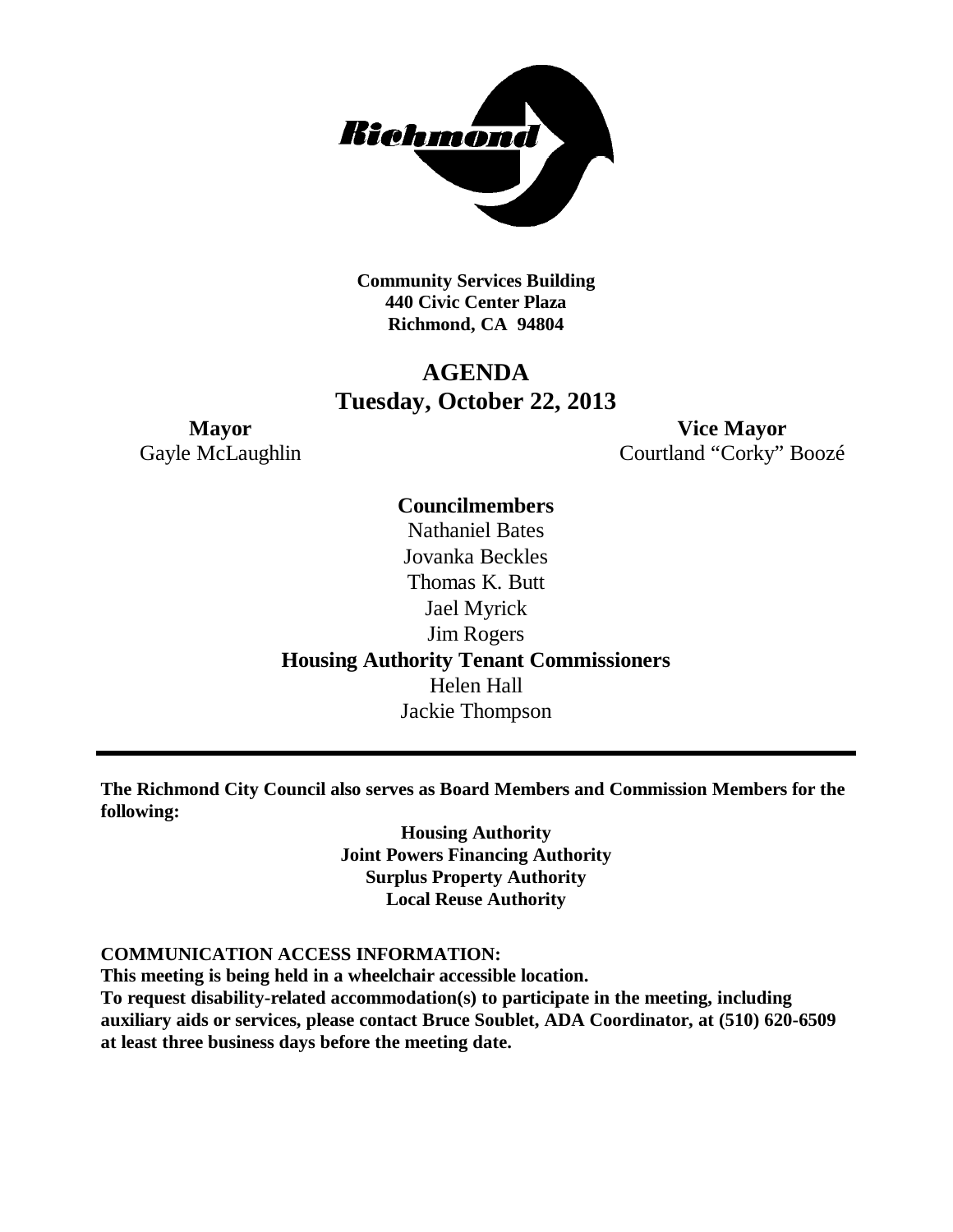# **MEETING PROCEDURES**

The City of Richmond encourages community participation at its City Council meetings and has established procedures that are intended to accommodate public input in a timely and time-sensitive way. As a courtesy to all members of the public who wish to participate in City Council meetings, please observe the following procedures:

**PUBLIC COMMENT ON AGENDA ITEMS:** Anyone who desires to address the City Council on items appearing on the agenda must complete and file a pink speaker's card with the City Clerk **prior** to the City Council's consideration of the item. Once the City Clerk has announced the item and discussion has commenced, no person shall be permitted to speak on the item other than those persons who have submitted their names to the City Clerk. Your name will be called when the item is announced for discussion. **Each speaker will be allowed TWO (2) MINUTES to address the City Council on NON-PUBLIC HEARING items listed on the agenda.**

**OPEN FORUM FOR PUBLIC COMMENT:** Individuals who would like to address the City Council on matters not listed on the agenda or on **Presentations, Proclamations and Commendations, Report from the City Attorney, or Reports of Officers** may do so under Open Forum. All speakers must complete and file a pink speaker's card with the City Clerk **prior** to the commencement of Open Forum. **The amount of time allotted to individual speakers shall be determined based on the number of persons requesting to speak during this item. The time allocation for each speaker will be as follows: 15 or fewer speakers, a maximum of 2 minutes; 16 to 24 speakers, a maximum of 1 and one-half minutes; and 25 or more speakers, a maximum of 1 minute.**

### **SPEAKERS ARE REQUESTED TO OCCUPY THE RESERVED SEATS IN THE FRONT ROW BEHIND THE SPEAKER'S PODIUM AS THEIR NAME IS ANNOUNCED BY THE CITY CLERK.**

**CONSENT CALENDAR:** Consent Calendar items are considered routine and will be enacted, approved or adopted by one motion unless a request for removal for discussion or explanation is received from the audience or the City Council. A member of the audience requesting to remove an item from the Consent Calendar must complete and file a speaker's card with the City Clerk **prior to the City Council's consideration of Agenda Review.** An item removed from the Consent Calendar may be placed anywhere on the agenda following the City Council's agenda review.

Any law enforcement officer on duty or whose service is commanded by the presiding officer shall be Sergeant-at-Arms of the Council meetings. He/she, or they, shall carry out all orders and instructions given by the presiding officer for the purpose of maintaining order and decorum at the Council meetings (City Council Rules of Procedure and Order Section III F, RMC Section 2.12.030).

**\*\*\*\*\*\*\*\*\*\*\*\*\*\*\*\*\*\*\*\*\*\*\*\*\*\*\*\*\*\*\*\*\*\*\*\*\*\*\*\*\*\*\*\*\*\*\*\*\*\*\*\*\*\*\*\*\*\***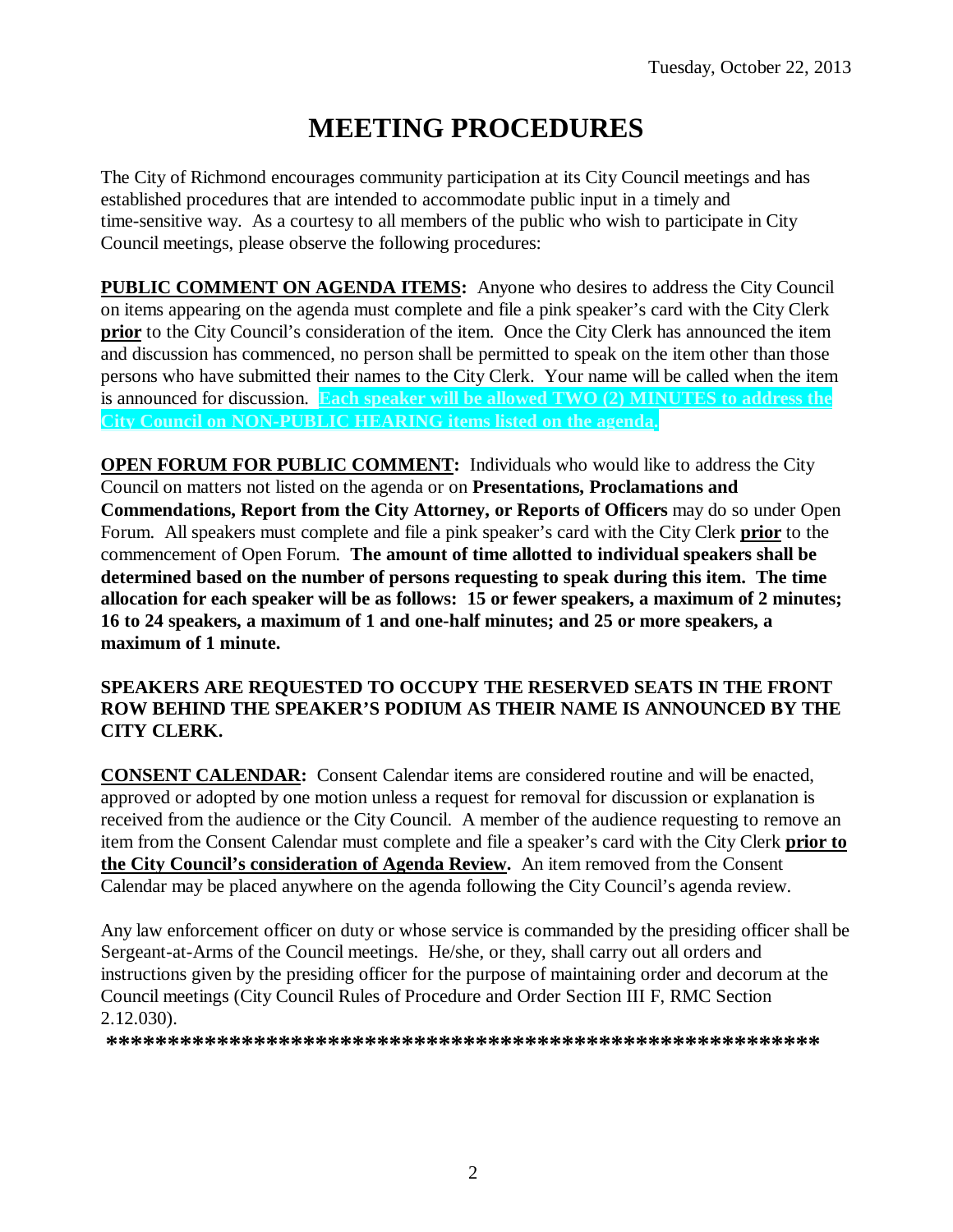### **EVENING OPEN SESSION**

5:45 p.m.

### **A. ROLL CALL**

### **B. PUBLIC COMMENT**

### **C. ADJOURN TO CLOSED SESSION**

### **CLOSED SESSION**

Shimada Room of the Community Services Building

### **A. CITY COUNCIL**

**A-1.** CONFERENCE WITH LEGAL COUNSEL - EXISTING LITIGATION (Subdivision [a] of Government Code Section 54956.9):

Booker vs. City of Richmond

Jenkins vs. City of Richmond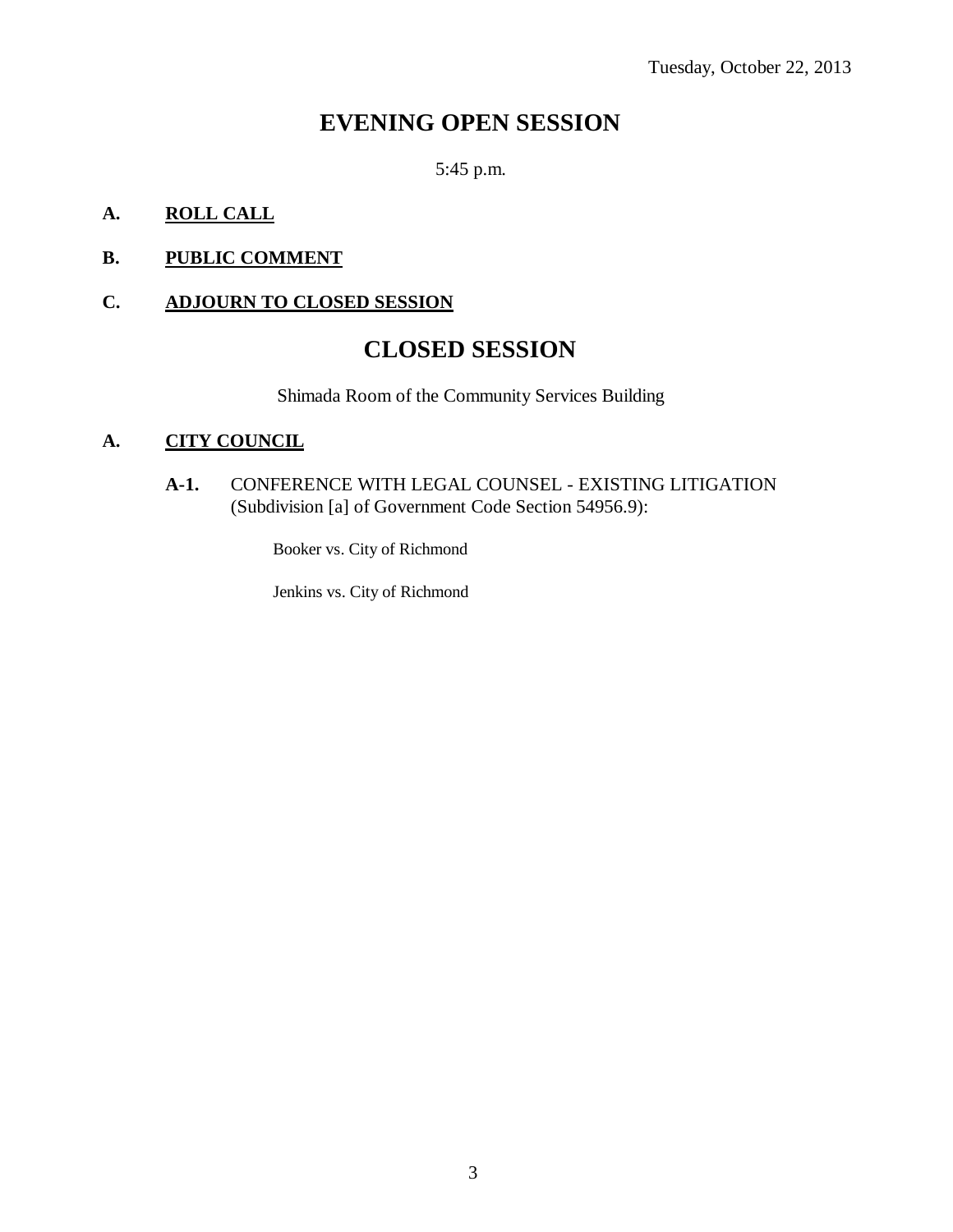### **SPECIAL MEETING OF THE RICHMOND CITY COUNCIL**

6:30 p.m.

- **A. PLEDGE TO THE FLAG**
- **B. ROLL CALL**

### **C. STATEMENT OF CONFLICT OF INTEREST**

### **D. AGENDA REVIEW**

### **E. PRESENTATIONS, PROCLAMATIONS, AND COMMENDATIONS**

- **E-1.** PROCLAMATION declaring "Freedom from Workplace Bullies Week," October 20-26, 2013 - Mayor McLaughlin (620-6503) and Councilmember Beckles (620- 6568).
- **E-2.** PROCLAMATION recognizing National Chess Day and acknowledging the winner of the Speed Chess Tournament held at Hilltop Mall on October 12, 2013 - Mayor McLaughlin (620-6503), Vice Mayor Boozé (620-6593), and Councilmember Beckles (620-6568).
- **E-3.** PROCLAMATION honoring Extra Mile Day November 1, 2013, and recognizing the many volunteers who generously donate their time and efforts to the City of Richmond - Mayor McLaughlin (620-6503).
- **E-4.** PROCLAMATION recognizing Eden Housing for 45 years of providing low income housing services - Mayor McLaughlin (620-6503).

### **F. REPORT FROM THE CITY ATTORNEY OF FINAL DECISIONS MADE AND NON-CONFIDENTIAL DISCUSSIONS HELD DURING CLOSED SESSION**

### **G. OPEN FORUM FOR PUBLIC COMMENT**

### **H. CITY COUNCIL CONSENT CALENDAR**

**H-1.** AUTHORIZE a delegation organized by the Richmond/Regla Sister City Committee led by Mayor McLaughlin to our Sister City of Regla, Cuba, in December 2013. Cost for two elected officials and two City staff (\$13,000) are completely covered by Council-approved travel budgets - Mayor McLaughlin (620-6503).